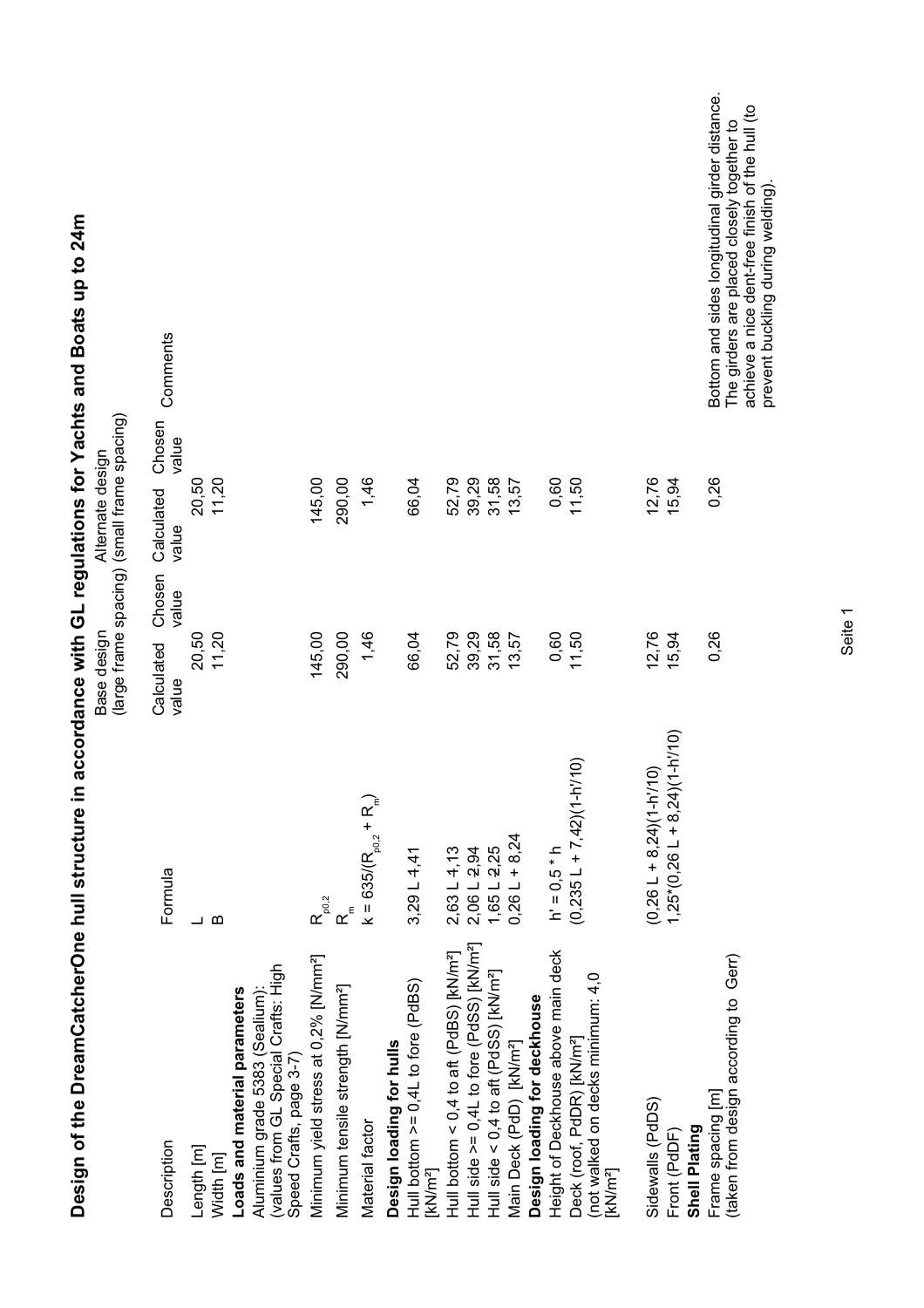| Shell bottom $>= 0.4$ L [mm]                             | 1,62 $*$ a $*(PdBS*K)$ ^0,5              | 4,14         | ∞           | 4,14 | beaching the cat is seriously considered, it makes<br>Considering that some growler contact cannot be<br>the method according to Gerr only requires 7mm<br>chines according to GL, a minimum thickness of<br>8mm appears to be heavily overdesigned. Even<br>7,5mm would be required for the weakes chine.<br>of 5083 grade aluminium. However, in order to<br>excluded in worldwide travel and occasionally<br>meet the requirements of load bearing hard<br>a lot of sense to overdesign a little bit.<br>$\overline{\infty}$ |
|----------------------------------------------------------|------------------------------------------|--------------|-------------|------|---------------------------------------------------------------------------------------------------------------------------------------------------------------------------------------------------------------------------------------------------------------------------------------------------------------------------------------------------------------------------------------------------------------------------------------------------------------------------------------------------------------------------------|
| Shell bottom $\lt 0,4$ L [mm]                            | $1,62 * a * (PdBS * k)$ <sup>1</sup> ,62 | 3,70         | ∞           | 3,70 | waterline or at least 15cm. In my design the 8mm<br>stern and up to 1,5 m at the bow (which is nice if<br>According to GL the bottom shell thickness has<br>therfore goes up to 0,5m above the water at the<br>to extend up to the first hard chine above the<br>you hit something big)<br>$\infty$                                                                                                                                                                                                                             |
| Shell sides $>= 0.4 L$ [mm]                              | $1,62 * a * (PdSS * k)$ <sup>2</sup> 0,5 | 3,19<br>2,86 | <u> က</u> က | 3,19 | 5                                                                                                                                                                                                                                                                                                                                                                                                                                                                                                                               |
| Shell side < $0,4$ L [mm]                                | $1,62 * a * (PdSS * k)$ <sup>2</sup> 0,5 |              |             | 2,86 | ပ                                                                                                                                                                                                                                                                                                                                                                                                                                                                                                                               |
| Minimum thickness [mm]                                   | $0,9*(L*K)$ 6,5                          | 4,92         |             | 4,92 | values, this value has to be taken as a minimum.<br>5 Since this vallue is larger than the load based                                                                                                                                                                                                                                                                                                                                                                                                                           |
| <b>Deck</b>                                              |                                          |              |             |      |                                                                                                                                                                                                                                                                                                                                                                                                                                                                                                                                 |
| Deck beam spacing a (nach Gerr) [m]                      |                                          | 0,23         |             | 0,23 |                                                                                                                                                                                                                                                                                                                                                                                                                                                                                                                                 |
| Deck shell [mm]                                          | $1,65^*a^*$ (PdD*k)^0,5                  | 1,69         |             | 1,69 |                                                                                                                                                                                                                                                                                                                                                                                                                                                                                                                                 |
| Transverse frames in the hulls<br>Minimum thickness [mm] | $0,75*(L*K)$ <sup>0</sup> ,5             | 4,10         | 4           | 4,10 | 4 All deck and deckhouse plating will be 4 mm                                                                                                                                                                                                                                                                                                                                                                                                                                                                                   |
| Unsupported length [m]                                   |                                          | 1,50         |             | 1,50 | 0,0m there. Thus, the 1,5m is the design length to<br>length is at 1,7 m. Since the bow is supported by<br>bulkheads, the unsupported length in practice is<br>(above waterline) define the unsupported length<br>at 1,5m. At the bow the maximum unsupported<br>The hard chine at $z = 0$ , 5m and at $z = 2$ , 0m                                                                                                                                                                                                             |
|                                                          |                                          |              |             |      | be used.                                                                                                                                                                                                                                                                                                                                                                                                                                                                                                                        |
| Maximum spacing a [m]                                    |                                          | 1,15         |             | 0,75 | Note: To achieve maximum leakage safety, every<br>second or third frame is designed as a partial<br>bulkhead up to the lower floor (6mm)                                                                                                                                                                                                                                                                                                                                                                                        |

Seite 2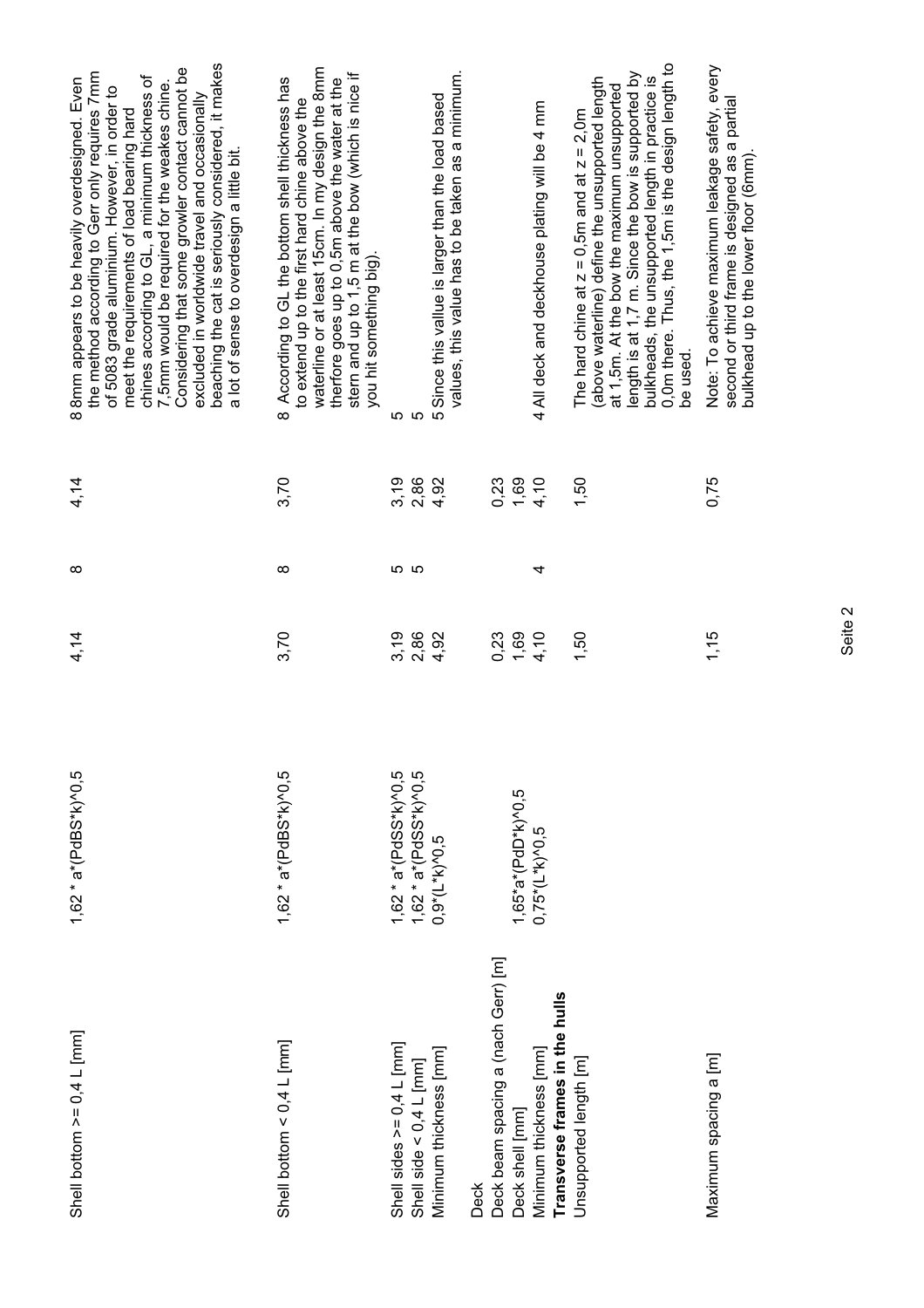| Section Modulus [cm <sup>3</sup> ]                                | $0,32^*a^*$ l^2*PdSS*k | 47,50 90x60x8  |       | second one (90x60x6) has a section modulus of<br>savings. According to the GL table an 80x50x6<br>since the GL table only oes up to 44cm <sup>3</sup> . The<br>30,98 90x60x6 The first value (90x60x8) is only an estimate<br>43, i.e. even this is heavily overdesigned. It<br>appears that here lies potential for weight<br>would be sufficient in the second case |
|-------------------------------------------------------------------|------------------------|----------------|-------|-----------------------------------------------------------------------------------------------------------------------------------------------------------------------------------------------------------------------------------------------------------------------------------------------------------------------------------------------------------------------|
| (bottom part of transverse frames)<br>Bottom girders              |                        |                |       |                                                                                                                                                                                                                                                                                                                                                                       |
| Unsupported length   [m]                                          |                        | 0,75           | 0,75  | require a minimum unsupported length of 0,75m<br>0,1m, i.e. 0,5 m. However, the GL calculations<br>centerline to the first hard chine that count as<br>support minus the transvers girder height of<br>unsupported length is maximum 0,6 m from<br>Since there is a centreline girder, the<br>to be considered                                                        |
| Maximum spacing a [m]                                             |                        | 1,15           | 0,76  |                                                                                                                                                                                                                                                                                                                                                                       |
| Section Modulus [cm <sup>3</sup> ]                                | $0,37^*a^*I^2PdBS^*K$  | 90x8<br>23,08  | 15,25 | dimensions. On the other hand, no sane person<br>would make them thinner than the side frames<br>Even using the height of the bottom sides as a<br>simple bar profile heavily over designs the<br>(see below)                                                                                                                                                         |
| Deckhouse transverse frames                                       |                        |                |       | $y=2,5,0$ and 2,5m (about 3m in front of the main<br>The idea is to put 3 support pillars at the front at<br>bulkhead at 6,4m)                                                                                                                                                                                                                                        |
| Unsupported length I [m]                                          | 2,5-3,0m (worst case)  | 3,00           | 3,00  |                                                                                                                                                                                                                                                                                                                                                                       |
| Maximum spacing a [m]                                             |                        |                | 0,76  |                                                                                                                                                                                                                                                                                                                                                                       |
| Factor n (transverse frames)                                      |                        | $1,15$<br>0,28 | 0,28  |                                                                                                                                                                                                                                                                                                                                                                       |
| Korrectionfactor                                                  | k8=0,9-0,01*L          | 0,70           | 0,70  |                                                                                                                                                                                                                                                                                                                                                                       |
| Section Modulus [cm <sup>3</sup> ]                                | n*PaD*k8*a*l^2*k       | 46,38 90x60x8  | 30,65 | 90x60x6 About 50% over-sized, but useful against large<br>breaking waves and ice                                                                                                                                                                                                                                                                                      |
| Longitudinal girders                                              |                        |                |       |                                                                                                                                                                                                                                                                                                                                                                       |
| Bottom:                                                           |                        |                |       |                                                                                                                                                                                                                                                                                                                                                                       |
| Unsupported length for longitudinals<br>(max) >=0,4L [m]          |                        | 1,04           | 0,76  | Between bulkheads 11,6m und 6,4m (all values<br>measured from stern)                                                                                                                                                                                                                                                                                                  |
| Section Modulus longitudinal frames<br>b>=0,4L [cm <sup>3</sup> ] | $0,37^*a^*I^2PdBS^*K$  | 60x8<br>10,03  | 5,36  | 50x6 Flat profile (delivers 10 cm <sup>3</sup> )                                                                                                                                                                                                                                                                                                                      |

Seite 3